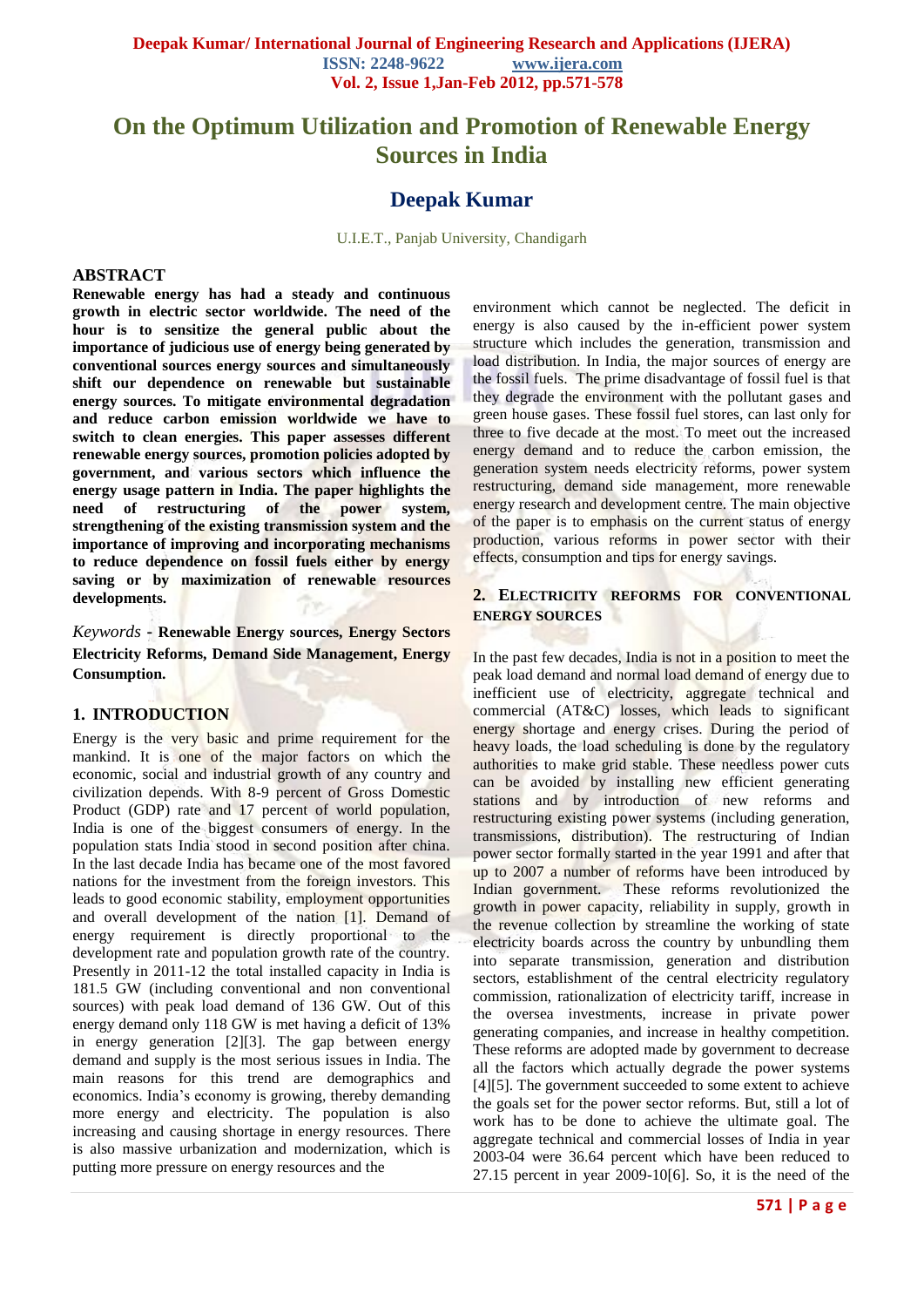hour that these reforms are implemented more rigidly and effectively.

## **2.1 Renewable Energy Integration**

Energy crises are more severe in the developing countries. India is more prone to energy crises as the population growth and energy demand requirement rate are faster than the energy generation. The fossil fuels will last for three to five decades more or less and therefore one cannot rely totally on them for energy generation. Renewable energy sources are the best way to meet the increase in the energy demand by integrating them with the already existing systems. In integrated or hybrid energy system conventional energy sources are interconnected with the renewable energy sources to meet the energy demands.

# **2.2 Energy Sources and Energy Resources**

A large variety of energy sources are present on the earth which can further be classified as conventional and non conventional sources. Conventional energy sources are coal, oil, gases, wood, radioactive materials. Whereas, Non conventional energy sources generally include solar power, hydroelectric power, wind power, tidal power, ocean wave power, geothermal power, ocean thermal power, biomass, bio-fuel (petroleum) from plants. Some energy sources are utilized to a great extent and some are under utilized or yet to be utilized. Wind, solar, tidal ocean, coal, oil wood energies etc. all are the types of energy sources. These may be energy released during chemical reaction, kinetic energy of gases and water etc. The term energy sources and resources are not the same. The energy resources give an idea about the methods used to extract these energies from their respective sources.

# **2.3 Conventional and Non-Conventional Energy Sources**

Most of the population in India resides in the villages which uses conventional sources to meet out their energy requirements. Therefore, the consumption of non renewable (conventional) energy sources in India is very high and it is one of the major causes damaging the environment. By burning these fossil fuels like, petroleum products (petrol, diesel, kerosene), coal, natural gas etc. a great amount of the harmful gases and the particles releases to the atmosphere which causes the acid rain, ozone depletion and global warming problems. This acid rain is harmful to crops, human and the animals.

 To overcome these problems and dependency on the conventional energy sources, other alternative sources of energies are to be incorporated to the existing system. These hybrid systems are very important and relevant to the today's situations on the availability of the conventional fuel all over the world. One can use alternate energies from sun, wind, water etc. non conventional energies as hybrid energy sources. This can be achieved by integrating the renewable energy sources more and more in present and near future

with the conventional energy sources. Other advantages with these energy sources, are that they are never exhausted by their extensively usage. They cause less carbon emission and therefore, reduce the chemical, radioactive and thermal pollution. They are also known as clean energy sources. Table 1 shows the region wise installed capacity (in MW) of various energy sources in India till 31-08-2011

 **Table 1** All India regions wise generating installed capacity (MW) of power utilities including allocated shares in joint and central sector utilities

| Region                                  | <b>Northern</b> | Western  | Southern | Eastern  | N. Eastern | <b>Islands</b> | All India |
|-----------------------------------------|-----------------|----------|----------|----------|------------|----------------|-----------|
|                                         |                 |          |          |          |            |                |           |
| <b>COAL</b><br>$\overline{a}$           | 24232.50        | 33105.50 | 20982.50 | 21122.88 | 60.00      | 0.00           | 99503.38  |
| ε<br>GAS                                | 4134.76         | 7903.81  | 4690.78  | 190.00   | 787.00     | 0.00           | 17706.35  |
| <b>DSL</b><br>$\mathbf{r}^{\mathbf{d}}$ | 12.99           | 17.48    | 939.32   | 17.20    | 142.74     | 70.02          | 1199.75   |
| <b>TOTAL</b>                            | 28380.25        | 41026.79 | 26612.60 | 21330.08 | 989.74     | 70.02          | 118409.48 |
| <b>Nuclear</b>                          | 1620.00         | 1840.00  | 1320.00  | 0.00     | 0.00       | 0.00           | 4780.00   |
| Hydro                                   | 14422.75        | 7447.50  | 11338.03 | 3882.12  | 1116.00    | 0.00           | 38206.40  |
| <b>R.E.S (MNRE)</b>                     | 3509.56         | 5937.60  | 10128.96 | 356.42   | 223.60     | 6.10           | 20162.24  |
| <b>Total</b>                            | 47932.56        | 56251.89 | 49399.59 | 25568.62 | 2329.34    | 76.12          | 181558.12 |
|                                         |                 |          |          |          |            |                |           |

**Captive Generating capacity connected to the Grid (MW) = 19509**

**RES---Renewable Energy Sources includes Small Hydro Project (SHP), Biomass Gas (BG), Biomass Power (BP), Urban & Industrial waste Power (U&I) and Wind Energy.**

# **3. RENEWABLE ENERGY SCENARIO IN INDIA**

The renewable energy potential in India is very large. India has five regions which favor one or another form of renewable energy sources. India is already emerging as a world leader in renewable energy developer, with the total grid-interactive power installed capacity of 21125.38MW that includes wind- generated electric capacity of 14989.00 MW. India also has 3153.93 MW of small hydro electric power, 1779.03MW of grid connected cogeneration from bagasse, 1083.60 MW of biomass based power, 46.16 MW of solar power and 73.66 MW from waste to energy including industrial (53.46MW) and urban (20.20MW) [8]. Table 2 shows the source wise and state wise estimated potential of renewable power in India on 31-03-2010.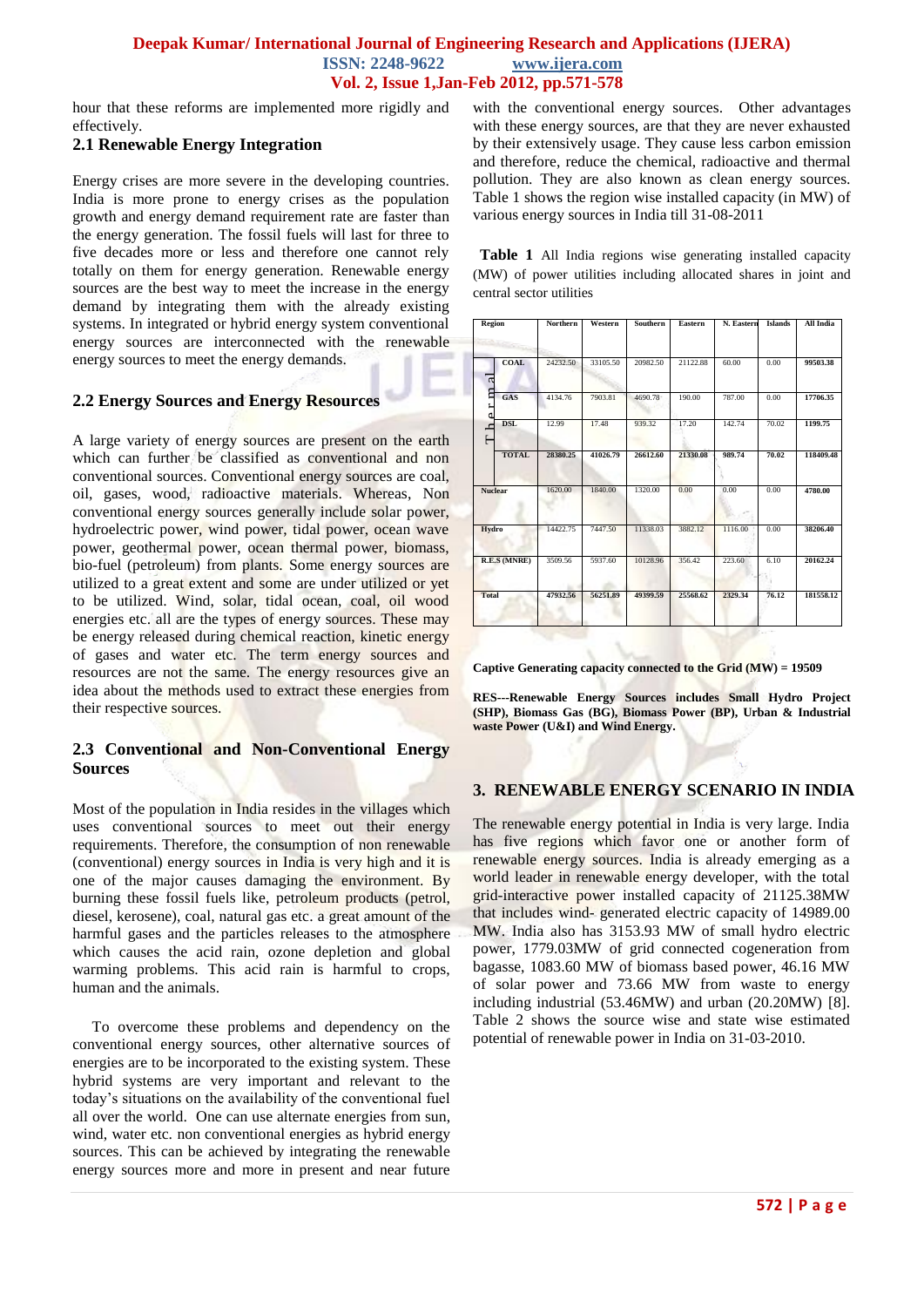|                                            |                                                               |                  |                        |                      | Total                                         |               |  |
|--------------------------------------------|---------------------------------------------------------------|------------------|------------------------|----------------------|-----------------------------------------------|---------------|--|
| $\mbox{StateUTs}$                          | Cogeneration<br>Bagasse<br>Small Hydro<br>Power<br>Wind Power |                  | <b>Waste to Energy</b> | Estimated<br>Reserve | $\frac{\text{Distribution 96}}{\text{11.09}}$ |               |  |
| Andhra<br>Pradesh                          | 8968                                                          | 560              | 300                    | 187                  | 10015                                         |               |  |
| <b>Arunachal</b><br>Pradesh                | $\overline{0}$                                                | 1329             | $\mathbf{0}$           | $\overline{0}$       | 1329                                          | 1.47          |  |
| Assam                                      | $\boldsymbol{0}$                                              | 239              | $\overline{0}$         | 11                   | 250                                           | 0.28          |  |
| <b>Bihar</b>                               | $\overline{0}$                                                | 213              | 300                    | 117                  | 630                                           | 0.70          |  |
| Chhattisgarh                               | $\boldsymbol{0}$                                              | 993              | $\boldsymbol{0}$       | 39                   | 1032                                          | 1.14          |  |
| Goa                                        | $\overline{0}$                                                | 7                | $\overline{0}$         | $\overline{0}$       | 7                                             | 0.01          |  |
| Gujarat                                    | 10645                                                         | 197              | 350                    | 172                  | 11364                                         | 12.88         |  |
| Haryana                                    | $\overline{0}$                                                | 110              | 350                    | 32                   | 492                                           | 0.54          |  |
| <b>Himachal</b><br>Pradesh                 | $\overline{0}$                                                | 2268             | $\overline{0}$         | $\overline{2}$       | 2270                                          | 2.51          |  |
| Jammu &<br>Kashmir                         | $\mathbf{0}$                                                  | 1418             | $\mathbf{0}$           | $\overline{a}$       | 1418                                          | 1.57          |  |
| <b>Jharkhand</b>                           | $\mathbf{0}$                                                  | 209              | $\overline{0}$         | 14                   | 223                                           | 0.25          |  |
| Karnataka                                  | 11531<br>1171                                                 | 748<br>704       | 450                    | 219<br>56            | 12948<br>1931                                 | 14.34<br>2.14 |  |
| Kerala                                     |                                                               |                  | $\mathbf{0}$           |                      |                                               |               |  |
| Madhya<br>Pradesh                          | 1019                                                          | 804              | $\overline{0}$         | 119                  | 1942                                          | 2.15          |  |
| Maharashtra                                | 4584                                                          | 733              | 1250                   | 438                  | 7005                                          | 7.76          |  |
| <b>Manipur</b>                             | $\overline{0}$                                                | 109              | $\overline{0}$         | 3                    | 112                                           | 0.12          |  |
| Meghalaya                                  | $\overline{0}$                                                | 229              | $\overline{0}$         | 3                    | 232                                           | 0.26          |  |
| <b>Mizoram</b>                             | $\overline{0}$                                                | 167              | $\boldsymbol{0}$       | $\overline{2}$       | 169                                           | 0.19          |  |
| <b>Nagaland</b>                            | $\overline{0}$                                                | 189              | $\overline{0}$         | $\mathbf{0}$         | 189                                           | 0.21          |  |
| Orissa                                     | 255                                                           | 295              | $\overline{0}$         | 33                   | 583                                           | 0.65          |  |
| Punjab                                     | $\mathbf{0}$                                                  | 393              | 300                    | 68                   | 761                                           | 0.84          |  |
| Rajasthan                                  | 4858                                                          | 57               | $\overline{0}$         | 93                   | 5008                                          | 5.54          |  |
| Sikkim                                     | $\overline{0}$                                                | 266              | $\overline{0}$         | $\overline{0}$       | 266                                           | 0.29          |  |
| <b>Tamil Nadu</b>                          | 5530                                                          | 660              | 450                    | 240                  | 6880                                          | 7.62          |  |
| <b>Tripura</b>                             | $\boldsymbol{0}$                                              | 47               | $\overline{0}$         | $\overline{2}$       | 49                                            | 0.05          |  |
| <b>Uttar Pradesh</b>                       | $\overline{0}$                                                | 461              | 1250                   | 270                  | 1981                                          | 2.19          |  |
| <b>Uttaranchal</b>                         | $\overline{0}$                                                | 1577             | $\overline{0}$         | $\overline{7}$       | 1584                                          | 1.75          |  |
| <b>West Bengal</b>                         | $\bf{0}$                                                      | 396              | $\bf{0}$               | 221                  | 617                                           | 0.68          |  |
| Andaman &<br>Nicobar                       | $\overline{0}$                                                | 7                | $\overline{0}$         | $\mathbf{0}$         | $\overline{7}$                                | 0.01          |  |
| Chandigarh                                 | $\bf{0}$                                                      | $\boldsymbol{0}$ | $\boldsymbol{0}$       | 9                    | 9                                             | 0.01          |  |
| Dadar &                                    | 0                                                             | 0                | 0                      | $\boldsymbol{0}$     | $\boldsymbol{0}$                              | 0.00          |  |
| Nagar Haveli<br>Daman & diu                | 0                                                             | $\boldsymbol{0}$ | $\boldsymbol{0}$       | $0 -$                | $\mathbf{0}$                                  | 0.00          |  |
| Delhi                                      | $\boldsymbol{0}$                                              | 0                | $\boldsymbol{0}$       | 194                  | 194                                           | 0.22          |  |
| Lakshadweep                                | 0                                                             | 0                | 0                      | 0                    | 0                                             | 0.00          |  |
| Pondicherry                                | 0                                                             | $\boldsymbol{0}$ | $\boldsymbol{0}$       | 4                    | $\overline{4}$                                | 0.00          |  |
| Others*                                    | $\mathbf{0}$                                                  | $\mathbf{0}$     | 17536                  | 1281                 | 18817                                         | 20.84         |  |
| All india total                            | 48561                                                         | 15385            | 22536                  | 3831                 | 90313                                         | 100.00        |  |
| Distribution %                             | 53.77                                                         | 17.04            | 24.95                  | 4.24                 | 100.00                                        |               |  |
| *Industrial waste                          |                                                               |                  |                        |                      |                                               |               |  |
| Source: Ministry of New & renewable energy |                                                               |                  |                        |                      |                                               |               |  |

**Table 2** Source wise and state wise estimated potential of

renewable power in India [8]

### **3.1 Advantages of Alternate Energy Sources**

Alternative energy sources can be developed by any individual institution to meet out their daily energy requirements of any form. This leads to overall development of the rural area which generally use conventional (non renewable) energy sources for various energy requirement. Now by the use of renewable energy sources they can manage their energy needs to a greater extent. In addition, to use the most efficient devices and to consume energy most efficiently, the alternate energy sources over the convention energy sources can help to improve the overall system in many ways like it reduces our dependency on the conventional energy sources, reduces the carbon emission in the environment, reduces the fuel dependency on forest. This make our power systems more efficient, reliable, environment and people friendly by providing safe, healthy fuel alternatives. Table 3 shows the comparison of alternative fuel and conventional fuel sources.

# **4. INDIAN INITIATIVE IN RENEWABLE ENERGY DEVELOPMENT**

The reforms in Indian Power Sector started with the advent of Electricity Act 2003. The Electricity Act 2003, the policies framed under the Act, and also the National Action Plan of climate change (NAPCC) provide a roadmap for increasing the share of renewable in the total generation capacity in the country [9]. With the participation of private sector there is increased competitiveness among the power producers and to meet this challenge and to increase the share of renewable following mentioned provisions and policies have been framed [10]. Many authors have published their work on the status of renewable energy sector and their promotion policies being implemented in India [11] [12] [13].

#### **4.1 Electricity Act 2003**

The Act has assigned the responsibility of promoting Renewable Energy to State Electricity Regulatory Commission (SERC). Under section 86 (1) (e) –SERC shall promote cogeneration and generation of electricity from renewable sources by providing suitable measures for connectivity with the grid and sale of electricity to any person and also specify, for the purchase of electricity from such sources. Section 61(h) emphasize on tariff rate keeping in mind the cogeneration and electricity generation from renewable sources of energy.

#### **4.2 National Electricity Policy (NEP 2005)**

The policy focuses on increase in share of non conventional energy sources in the generation mix with participation from private sector. Tariffs rates to be decided by SERC so as to make purchase of power from non conventional sources preferable and thus create competition through bidding process; considering the fact that it will take some time before non-conventional technologies compete, in terms of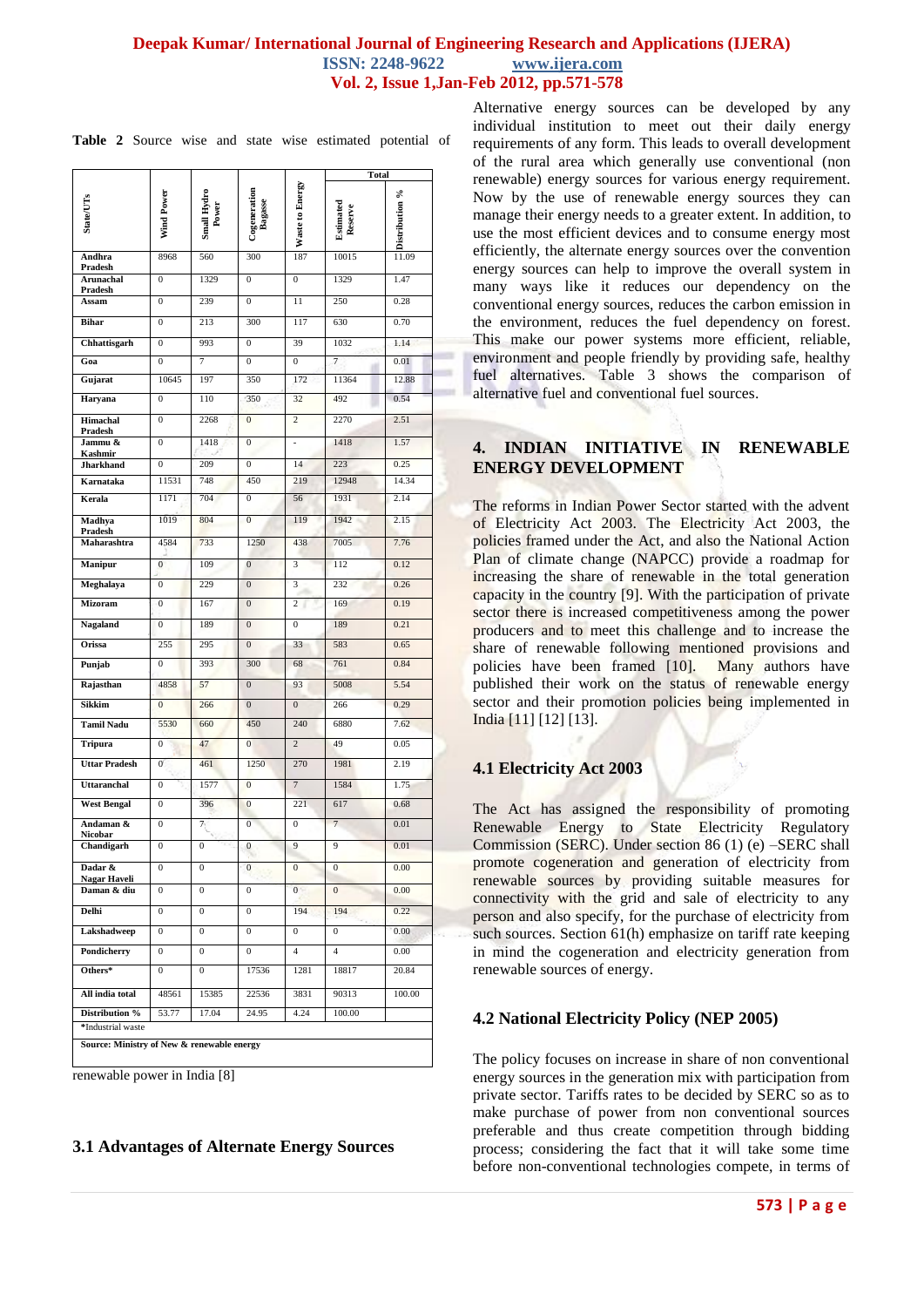cost, with conventional sources, the commission may determine an appropriate deferential in prices to promote these technologies.

| <b>Energy</b><br><b>Source</b>   | <b>Application</b>                                                                                                                                               | <b>Efficiency</b>                                                           | Cost<br>effective                  | Ability to<br>meet base<br>load<br>demand | Source reliability<br>and availability                                     | Back-up<br>power<br>required | Greenhouse<br>gas emission | Other<br>wastes                                                  | Other<br>environmental<br>impacts                                                |
|----------------------------------|------------------------------------------------------------------------------------------------------------------------------------------------------------------|-----------------------------------------------------------------------------|------------------------------------|-------------------------------------------|----------------------------------------------------------------------------|------------------------------|----------------------------|------------------------------------------------------------------|----------------------------------------------------------------------------------|
|                                  |                                                                                                                                                                  |                                                                             |                                    |                                           | Non renewable energy sources                                               |                              |                            |                                                                  |                                                                                  |
| <b>Thermal</b><br><b>Energy</b>  | To generate electricity                                                                                                                                          | 40-45%                                                                      | yes                                | yes                                       | Good                                                                       | No                           | Yes                        | fly-<br>Ash<br>ash                                               | Acid<br>Air<br>rains.<br>pollution                                               |
| <b>Nuclear</b><br><b>Energy</b>  | To generate electricity                                                                                                                                          | 35-40%                                                                      | yes                                | yes                                       | Good                                                                       | $\rm No$                     | No                         | Radioactiv<br>e waste                                            | limited mining and<br>associated tailings<br>storage facilities                  |
| Gas<br><b>Energy</b>             | To generate electricity                                                                                                                                          | 38-42%                                                                      | yes                                | yes                                       | Good                                                                       | No                           | yes                        | Nil                                                              | Air<br>pollution,<br>acid rain                                                   |
|                                  |                                                                                                                                                                  |                                                                             |                                    |                                           | <b>Renewable energy sources</b>                                            |                              |                            |                                                                  |                                                                                  |
| Solar<br><b>Energy</b>           | Photovoltaic (PV) cells to<br>produce electricity<br>Solar thermal system for<br>heating water                                                                   | 15-20%                                                                      | Initial cost<br>is<br>too<br>large | N <sub>o</sub>                            | Less reliable<br>More dependant on<br>weather conditions<br>on daily bases | yes                          | $\rm No$                   | Toxic<br>waste left<br>after<br>production<br>of solar<br>panels | reduce the working<br>space on roof                                              |
| Wind<br><b>Energy</b>            | Wind<br>turbine:<br>single<br>turbines or a number of<br>turbines in a wind farm.<br>Conventional windmill to<br>pump water.                                     | 32-38%                                                                      | Not<br>on<br>continuous<br>pattern | N <sub>o</sub>                            | Less reliable<br>More dependant on<br>weather conditions<br>on daily bases | yes                          | No                         | nil                                                              | Dangerous to the<br>birds                                                        |
| Water<br><b>Energy</b>           | Hydro electric, wave and<br>tidal systems to produce<br>electricity                                                                                              | 90-95% for<br>large hydro<br>plants.<br>85-90% for<br>small Hydro<br>plants | yes                                | Yes                                       | Season dependent                                                           | yes                          | No                         | nil                                                              | May cause floods in<br>nearby<br>areas,<br>submerge<br>the<br>agricultural land. |
| <b>Bio-mass</b><br><b>Energy</b> | Direct combustion of gas<br>produced from biomass,<br>or biogas, to generate<br>electricity and/or heat -<br>e.g. wood stoves or larger<br>commercial operations | 32-38%                                                                      | In Local<br>areas                  | $\rm No$                                  | Good for locality<br>dependent mainly on<br>the bio waste                  | yes                          | $\rm No$                   | Bio<br>manure                                                    | No ill affects on<br>environment                                                 |
| Geo-<br>thermal<br><b>Energy</b> | Using the temperature of<br>the earth to produce<br>electricity and/or heat,<br>e.g. ground source heat<br>pumps                                                 | 12-16%                                                                      | in a few<br>localities             | No                                        | Less suitable sites                                                        | No                           | No                         | nil                                                              | No ill affects on<br>environment                                                 |

 **Table 3** Comparison of various energy sources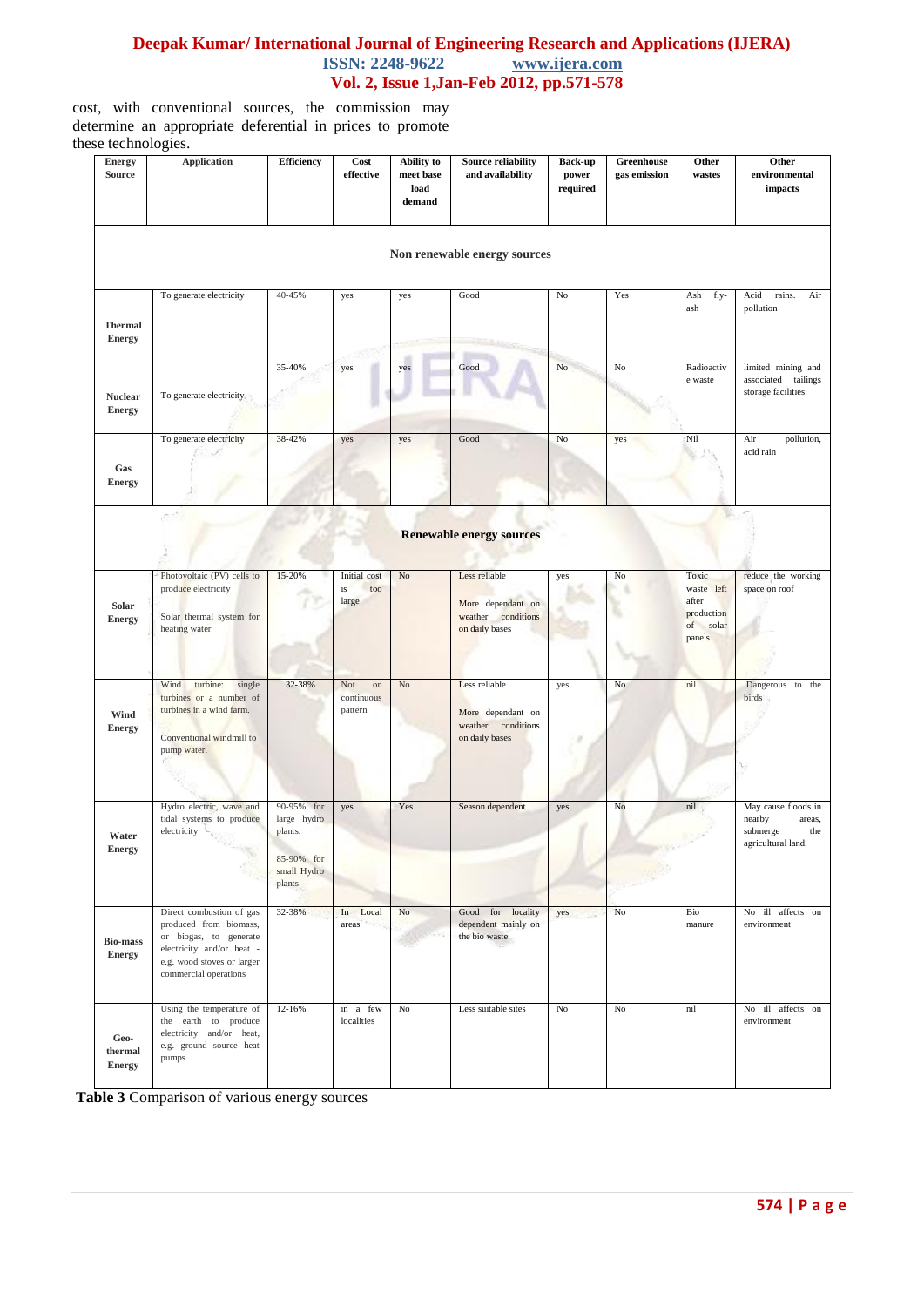# **4.3 National Tariff Policy (NTP 2006)**

Tariff fixing so as to lower the Green House Gas emission and provide adequate incentives to the project developers. The appropriate commission shall fix minimum percentage for the purchase of energy from such sources taking in to account the availability in the region and its impact on retail tariffs.

# **4.4 National Rural Electrification Policy 2006 (NREP)**

In remote villages where it is not possible to connect supply to grid, there is permission to use stand alone system. The isolated lighting technologies like solar photovoltaic can also be adopted.

#### **4.5 Indian Electricity Grid Code-2010**

Special provisions under Indian Electricity Grid Code 2010 (IEGC) for connection, operations, forecasting, scheduling and commercial settlement for wind and solar generating plants.

## **4.6 State Electricity Regulatory Commission (SERC)**

Under EA 2003, the SERCs set targets for distribution companies to purchase certain percentage of their total power requirement from renewable energy sources. This target is termed as Renewable Purchase Obligation. In order to ensure compliance to the RPO as specified by SERCs a provision to impose penalty on ECs upon failing to meet the RPO targets has also been kept by few states. **Figure 1** shows the snapshot of the RPO targets and compliance of those targets by different states. Out of 15 states only 8 have been able to compliance the RPO targets.



# **Fig.1** Snapshot of state-wise policies (minimum RPO for FY09) [11]

# **5. DEMAND SIDE MANAGEMENT**

Demand Side Management (DSM) is the procedure followed by the consumers to reduce and regulate the amount of energy consumption at their end. The DSM can be applied to any energy consuming sectors like residential, commercial, transportation and industrial. These procedures actually reduce the burden from the existing power supply system (generating station) which further leads to the reduction in unit cost of the energy. It also helps to reduce the possibility to construct other generating station in near future to an extent. The DSM can be achieved by a numbers of simple steps like efficient lighting systems, variable speed drives systems, solar hot water systems, consume efficiently etc. Reduction in the demand leads to reduction in green house gases to make environment more human friendly, reduce the cost of generation to make it more cost effective and more stable system. [14]

#### **6. OTHER ENERGY UTILIZATION SECTORS**

Our world functions on energy, which is either used in its natural form our first transferred into another desired form and then utilized so that work done more efficiently. In day to day life, one generally use various forms of energy, may be kinetic, thermal, electrical, to perform various applications except for the actual movement of our bodies (which is fuelled with food), these energies generally comes from some external source that one have no direct contact with. The prime utilization sector can be divided in to four major sectors like residential, commercial, industrial and transportation. [15]

# **6.1 Residential and Commercial Sectors**

The residential sector and commercial sectors are club together in this paper in one because the requirements in both the sectors are almost same. Residential sector covers the residential buildings in which the people live and the commercial sector covers the places where public works like offices, schools, hospitals, theaters, play grounds, stadiums, restaurants, utility places and markets etc. Both sectors have the same kind of energy utilizations like energy for lighting, heating, cooling along with operation of some appliances like microwave ovens, refrigerators, televisions, computers, operation machines, printers, experimental setups as per the requirements. That means each part of the residential and commercial sectors deals with some what the same kind of energy consumption. The residential and commercial sector growing day by day as Indian population increases at faster rate. So more residential areas are to be developed and on the same time they require more commercial areas to deal with the demands. The percentage energy consumed in the residential and commercial sectors is many fold than in others sectors. Table 4 shows the consumption levels of some commonly used appliances in residential and commercial sectors.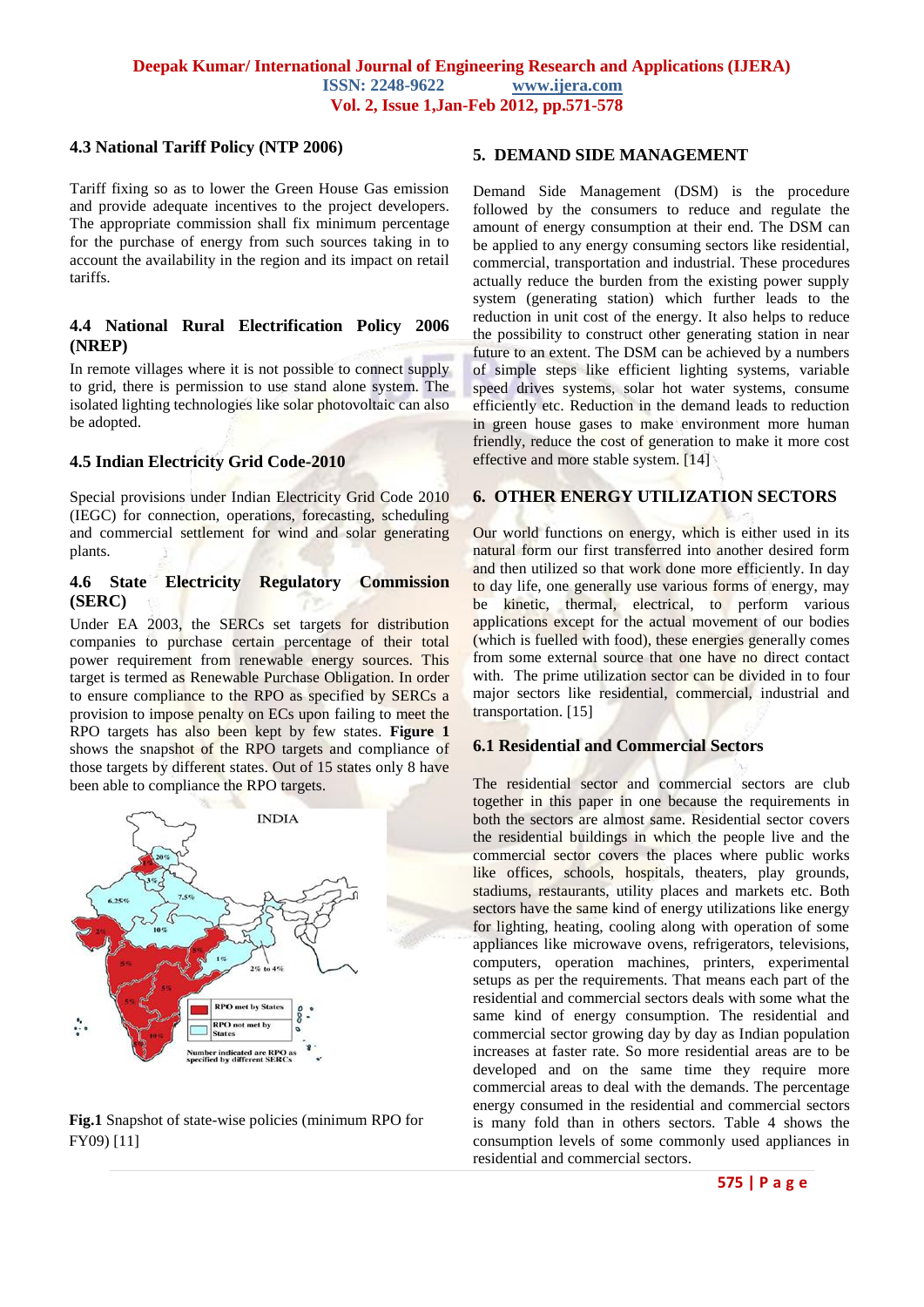**Table 4** Energy consumption levels of some commonly used appliances

| <b>Appliance</b>               | Capacity      | <b>Consumption</b>                                             |  |  |
|--------------------------------|---------------|----------------------------------------------------------------|--|--|
| Instant geyser                 | 3000 W        | 3 units/hour                                                   |  |  |
| Immersion rod                  | 1000 W        | 1 unit/hour                                                    |  |  |
| Air conditioner                | 1500-2500 W   | $8.5 - 14.5$ units/day                                         |  |  |
| Air cooler                     | 170 W         | 1.7 units/day                                                  |  |  |
| Fan                            | 60 W          | $0.6$ unit/day                                                 |  |  |
| Refrigerator                   | 200 W         | 2 units/day                                                    |  |  |
| Electric kettle                | 1000-2000 W   | 1-2 units/hour                                                 |  |  |
| Hot plate                      | 1000-1500 W   | $1-1.5$ units/hour                                             |  |  |
| Oven                           | 1000 W        | 1 unit/hour                                                    |  |  |
| Toaster                        | 800 W         | $0.8$ unit/hour                                                |  |  |
| <b>Iron</b>                    | 750W          | $0.65 - 0.75$ unit/hour                                        |  |  |
| Incandescent bulb              | 100/60/40 W   | $0.5/0.3/0.2$ unit/day                                         |  |  |
| Fluorescent lamp               | 40/20 W       | $0.28/0.15$ unit/day                                           |  |  |
| Slim tube                      | 36 W          | $0.26$ unit/day                                                |  |  |
| fluorescent<br>Compact<br>lamp | $7/9/11/13$ W | $0.06 - 0.09$ unit/day                                         |  |  |
| of India                       |               | Source Energy Management Centre, Ministry of Power, Government |  |  |

# **6.2 Industrial Sector**

Other prime consumer of the energy is the industrial sector of any country. The energy requirement of India is increasing day by day, as it is in its developing stage. In the developing countries like India, the main sources of energy consumption are to install new industries like manufacturing (petroleum refineries, steel, aluminum, air craft, ship, paper, chemical, cement, medicine, defense appliances, daily use appliances etc.), Construction (roads, building, shopping malls and rail tracks etc.) research-development industries and many more. The energy requirement in this sector is also very large.

# **6.3 Transportation Sector**

Other sector which consumes energy is the transportation sector of the country. Big country like India has a huge network of roads, trains tracks and air routes along with the shipping routes. In the transportation sector a very high percentage of the energy is consumed to move people and goods from one place to another. The transportation is mainly done by the commercial vehicles like trucks, buses, utility vehicles, airplanes, cargo ships, trains, personal vehicles. Country like India requires a large transport system due the large population. In the recent past due to the economic growth in India the buying and affordability capacity of the people is increased many a fold. The numbers of personal vehicles also goes on increase many a fold.

 As the energy consumption is directly proportional to the number of vehicle. The number of vehicles goes on increasing day by day and consumes a large amount of energy. The main sources of energy for transportations are petrol, diesel, coal, LPG, CNG. The availabilities of these fuels are limited. Generally all sectors consume one and another form of energy which are directly or indirectly derived from the fossil fuels. As we all know that availability of these sources is limited. They may not last for next 30 to 50 years. Some of these fuels also make environment polluted. So it is the right time to avail the new sources of energy which are renewable and environment friendly. Along with that we must improve the older technologies and the processes to make various equipments.

# **7. ENERGY CONSERVATION**

In modern era, the people have become machine dependant. They prefer to do everything with the help of machine, as machines do the work more precisely, efficiently and within no time as compared to the human being. Each machine whether it a small machine(like grinder, air conditioner, washing machine), large machines (like lifts, elevators, other three phase machines, AC generators, DC generator, industrial machines, transporting machines (like trains, buses, trucks, airplanes etc) all require energy in one form or another. These energies must be consumed in a most efficient manner. For that new efficient techniques are to be designed and manufactured. Beside that one can help in reducing the wastage of useful power by just taking care of some of the points in daily life in all energy sectors. The following section discusses the important recommendations which if implemented efficiently can help conservation and optimum utilization of energy available.

#### **7.1 Recommendations for Various Energy Consuming Sectors**

#### **7.1.1 Residential and Commercial Sector**

- Switch off light, fan and other electrical loads whenever not required.
- Replace all existing bulbs with CFLs (compact fluorescent lamps) and Conventional chocks by the electronic chocks which actually consume less power and have longer life.
- Use higher star rated air conditioner. Either used the auto cut off air conditioner or run them for few hours to cool the room and then switch it off.
- Make eco friendly buildings by using maximum day light.
- Every light load must be cleaned regularly.
- Fridge must not be opened very frequently.
- All appliances having moving parts must be lubricated so that to reduce friction losses and less power.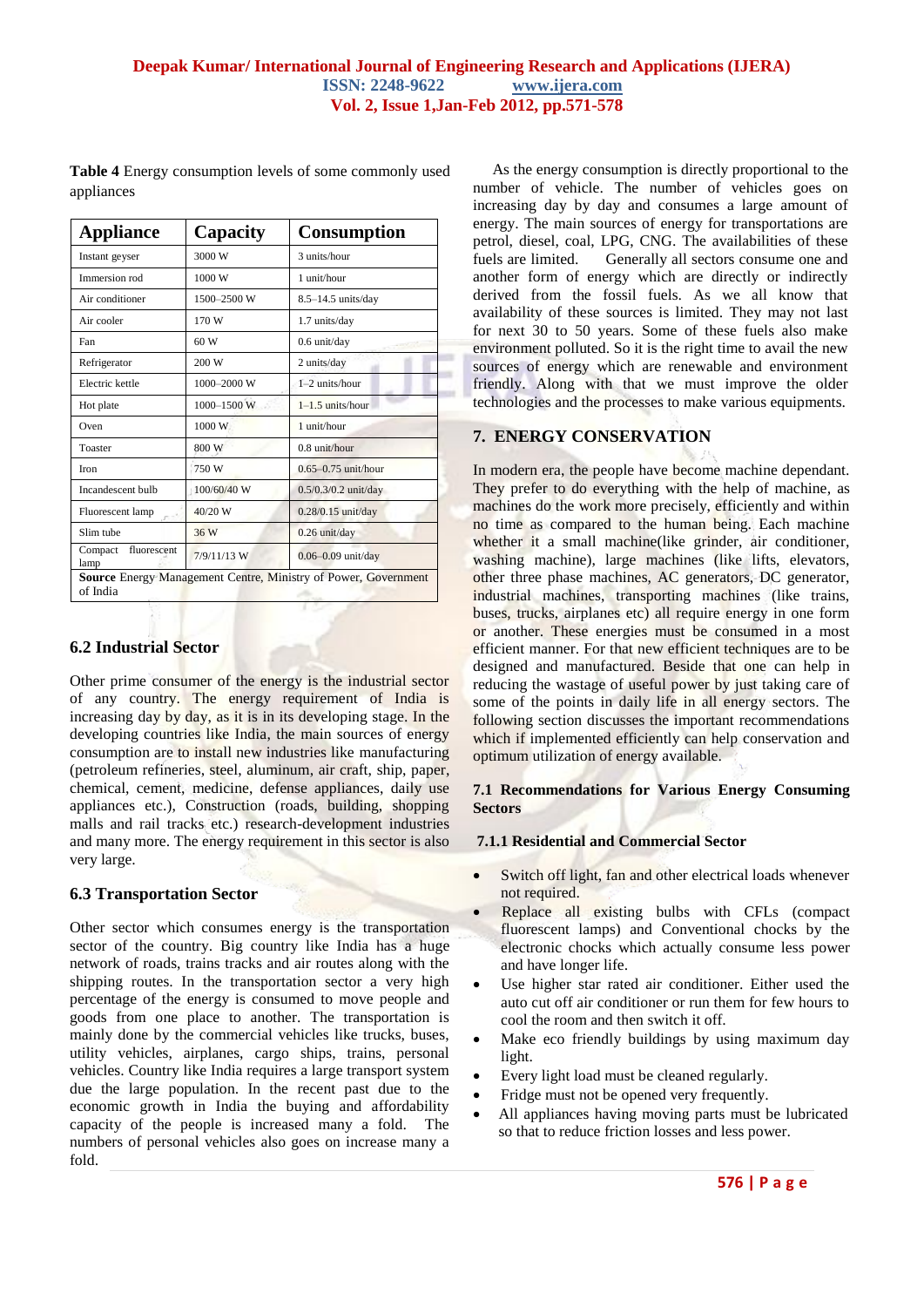- While cooking, use wide bottom vessels with lids. Allow food articles taken out of the refrigerators to attain room temperature before cooking them.
- Soak cereals and pulses for some time before cooking them to reduce the cooking time as well as the fuel consumption. Use just sufficient water for cooking.
- Pressure cookers used with separators lead to substantial fuel saving. Reduce flame by bringing the burner knob to the simmer position as soon as the water starts boiling.
- Try to eat together to avoid repeated warming of food. This not only saves fuel but also preserves the nutritional value of food.
- Solar water heaters can be employed for heating and cooking in the day time and solar cells can be employed for lighting the corridors in the night.
- Put your desktops/laptops in the sleeping mode when ever not in use, otherwise shut it down.
- All electrical appliances must be properly maintained and used more efficiently. So that they consume less power etc.

Whenever one save energy by switching unjustified loads off or using them more efficiently then one actually reducing the demand for gasoline, coal, natural gas, nuclear fuel, oil etc which are used to generate the electricity. Less demand of these fuels reduces the emission of toxic gases like carbon mono-oxide, carbon dioxide, methane, ethane and many more which are the main causes of the global warming, acidrain, ozone depletion etc. One can save at least 30-40 percent electricity from residential and commercial sectors.

#### **7.1.2 Transportation Sector**

The fuel used in this sectors are petrol, diesel and CNG etc. if by any means we are able to reduce the fuel consumption in this sector then we can save energy and environment as well. Some of the points that can be followed for the same are as follows:

- Drive route must have fewer stoppages so that you can take best average from your transport.
- Public transport must be used instead of personal transport in long and short journeys, if possible.
- Transport pooling system must be used by those people who have the same working localities.
- Shut down the vehicle at the red light whenever light time is more than 30 seconds irrespective of the fuel used (Petrol or Diesel). It will save fuel and money both.
- Traffic lights must be followed to avoid the traffic jams which leads to increased fuel consumption.
- Time to time maintenance of the vehicle make the transport system more fuel efficient.
- The speed of the vehicle should be as per the rules so that to avoid frequent braking and frequent speeding. It will also help in reducing the fuel consumption.
- Avoid over speeding, clutch riding, overloading because all these conditions consumes more fuel than normal conditions.
- Good lubricants must be used to avoid friction and deposition of carbon in the various parts of the vehicle. It makes sure the long life of the vehicle. Therefore less fuel consumption.
- Pollution check must be done regularly without any compulsion from the authorities.
- Parts used in the vehicles should be genuine. Because genuine parts gives the best fuel efficiency.
- Air and air pressure in tyres must be checked regularly. It must help in saving the fuel and money New dual fuel systems are introduced in the vehicles in last decade like petrol and natural gas, petrol and CNG. Other alternative fuels are under development stage. One may develop some new cheaper fuels for transportation which are eco friendly also which is the need of the hour. The most prominent fuel can be the electricity because that can be generated from the renewable energy sources. For that one has to design some new methods to generate electricity which are more economical.

#### **7.1.3 Industry Sector**

Industry is one of the biggest power consuming sectors in the developing countries. For economical growth one must develop materials, equipments and all necessary items required in day to day life by ourselves. For that one requires more and more industries. To meet out the requirement of increased population of India, these sectors also grow at a faster rate. With the help of the govt. policies the multinational companies making their product here in India and set up their offices here. The energy requirement goes on increase day by day in India. India in 2011 has shortage of 20 % electricity as on record.

 Generally in industrial loads are inductive (Low power factor) in nature, which consumes more power as compared to resistive load. Due to that there is more power requirement in the industries. The industries can also help in saving electricity by taking care of some of the points listed below.

- Older less efficient machines/techniques can be replaced by the new efficient machines/techniques to enhance the production and to increase efficiency of the system.
- Older machines must regularly undergo the pollution check by the competent authority.
- They must undergo the energy auditing regularly once in one year. So that they must use electricity more efficiently.